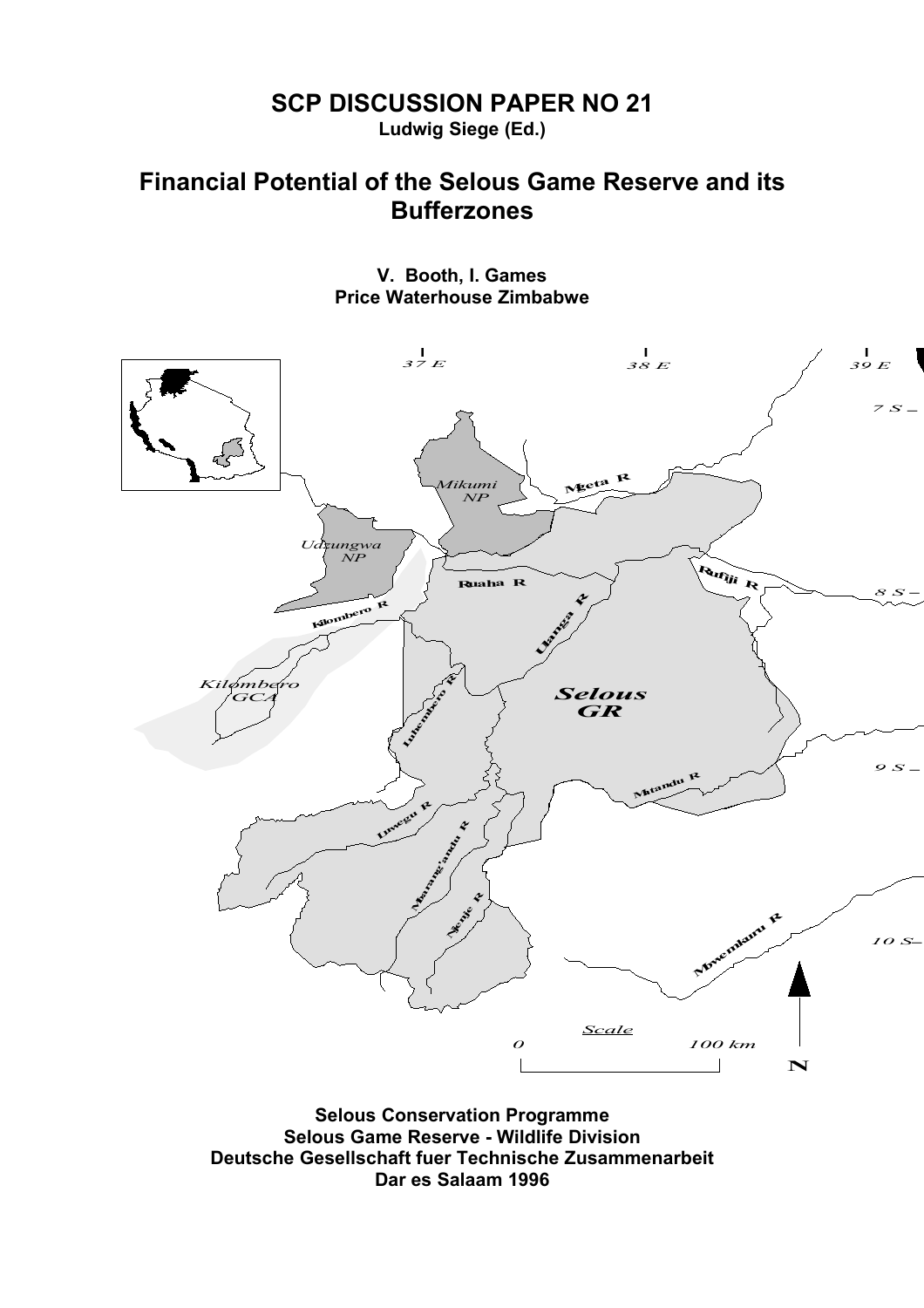This report summarizes the results of a review of the finances of the Selous Game Reserve and its surrounding bufferzones. The review was conducted in 1995 by Price Waterhouse Zimbabwe under contract of SCP with the intention of establishing the financial status of the Reserve and surrounding areas, and of the potential of these areas. The purpose of these exercises was to ascertain if, and how, the present financial status of these areas can be improved.

Some additions have been made by the editor to the original manuscript.

The results published in the Selous Discussion Papers do not necessarily reflect the position of the Wildlife Division Tanzania or the Selous Conservation Programme.

Selous Conservation Programme P.O.Box 1519 Dar es Salaam Tel. 051-866065 Mobile 0811-325099/326460 Fax 051-115930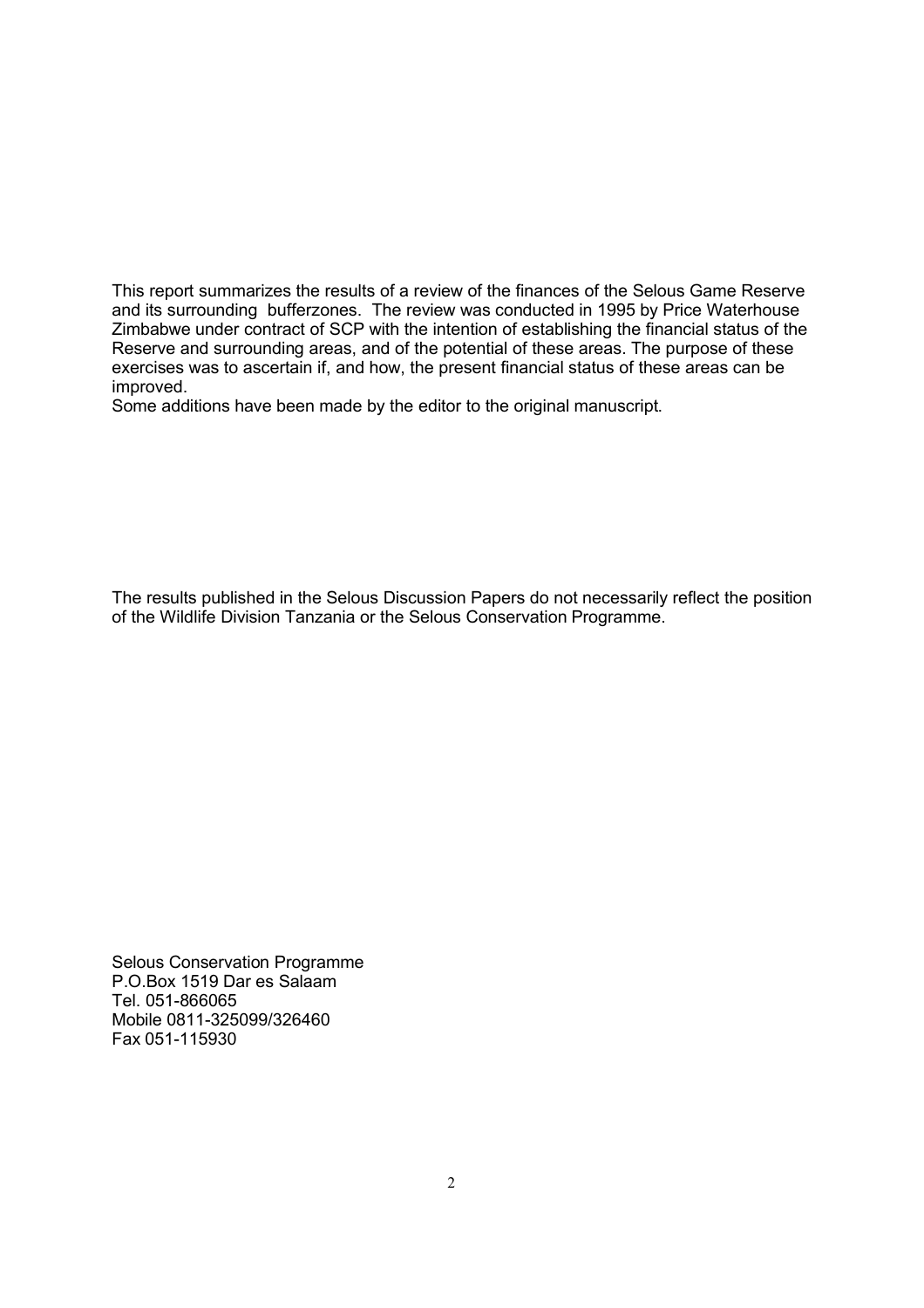# **Background**

The Selous Game Reserve and surrounding areas constitute one of the largest continuous protected and undeveloped wildlife areas in the world. The Reserve is remote and inaccessible, due to poorly developed infrastructure. The roads both to and within the Reserve are poor, and many are impassable during the rainy season. A number of large rivers are impassable during significant parts of the year.

Government of Tanzania ( GoT) efforts to rehabilitate the Selous Game Reserve have in the main been through, and in conjunction with, the Selous Conservation Programme. This is a donor-funded initiative, with the bulk of the funds and technical assistance coming from GTZ. The Selous Conservation Programme has concentrated on securing the financial selfsufficiency of the Reserve, upgrading the infrastructures within the Reserve, and strenghtening the anti-poaching effort.

By far the most important "use" of the Reserve is made by commercial tourist hunting operations. There is also a small photographic tourism industry, which is in its infancy. A limited amount of harvesting for staff rations also takes place.

### **Funding of the Selous Game Reserve**

Funding for management and conservation within the Selous comes from three main sources:

- Selous Game Reserve Retention Fund
- GoT budget support
- GTZ's Selous Conservation Programme.

The retention scheme is the vehicle through which it is intended the Reserve will become self-sufficient. The retention fund is entitled to keep 50% of all hunting revenues generated within the Reserve, as well as 100% of all tourism revenues generated (at least for the time being). The remaining portion of the hunting revenues are channeled either into GoT Treasury, or to the Tanzania Wildlife Protection Fund. Revenues retained in the SGR fund are then used to cover the various capital and recurrent costs involved in managing the Reserve.

Additional support comes from the GoT, in the form of salaries for Reserve staff. These are all paid through GoT budget allocations. Additional support in the form of firearms, ammunition and uniforms is also given.

GTZ's Selous Conservation Programme is the third source of funding support for the Reserve. Levels of funding vary from year-to-year.

### **Hunting Activities in the Selous**

The Selous Game Reserve is presently divided into 47 blocks of which 45 are allocated to 17 hunting companies, including the parastatal TAWICO. The hunting in these blocks is sold to international tourist hunters, who are accompanied by professional hunters.

These hunting activities generate a variety of fees to Government, of which the most important are block, game and conservation or observer fees. During the 1994/95 financial year, these fees were potentially US\$1.6 million, with the result that the SGR RF was entitled to retentions of the order of US\$800 000. The operators in the Selous charge their clients a rate per day while on safari, and it is conservatively estimated that these incomes exceed US\$2.5 million per annum. The combination of the Government and the operator charges is such that hunting in the Selous is amongst the most expensive in Africa,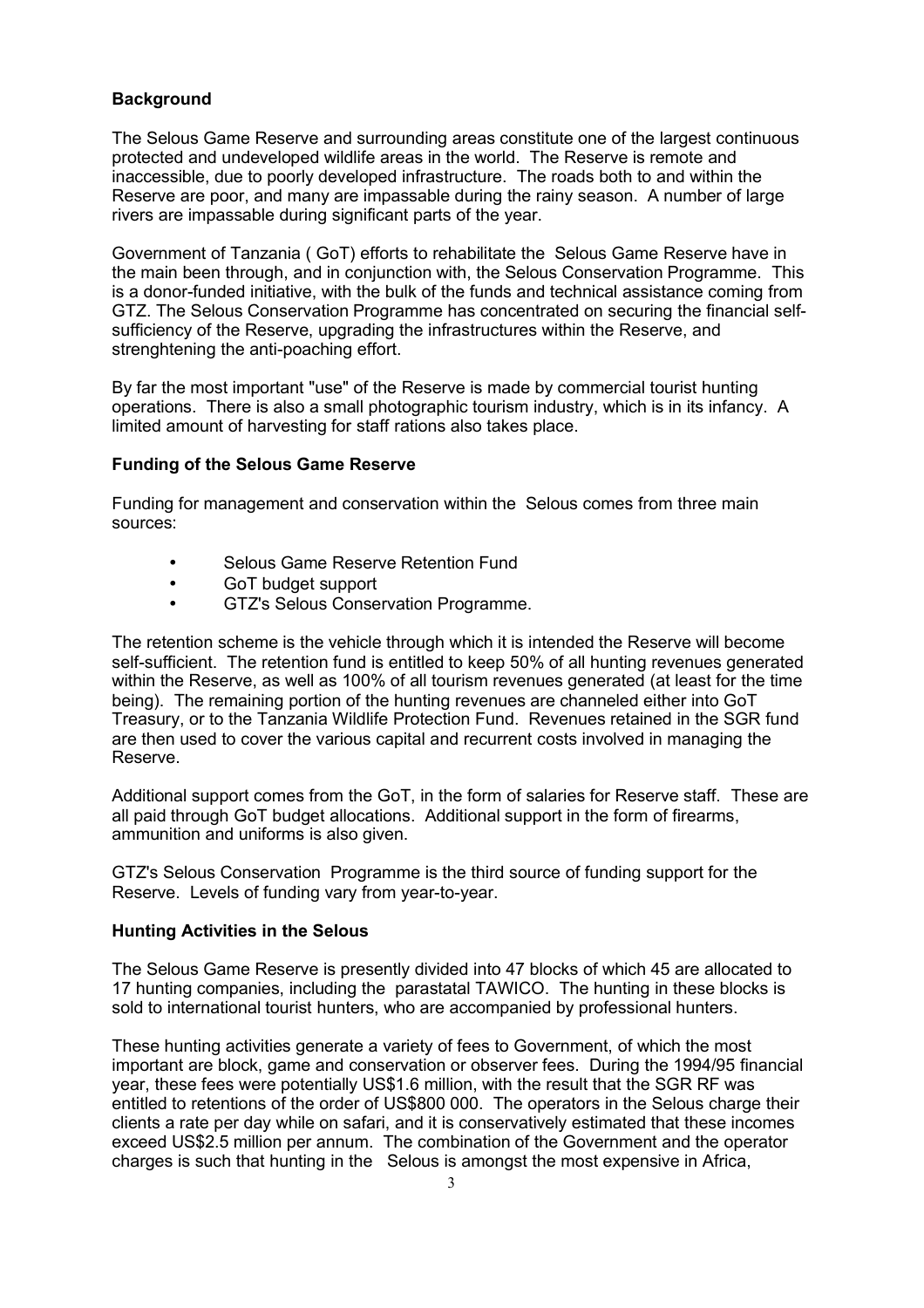perhaps as much as 20% more expensive than in other parts of southern Africa. This price premium appears to be sustained by the vast size of the reserve, and the large hunting blocks, which is attractive to clients who wish to experience the feeling of hunting in a vast, uninhabited tract of Africa.

Hunting offtakes are regulated by quota. The present offtake quota, if 100% utilised, is worth US\$2.3 million in game fees to GoT. During the most recent hunting season, 33% by number, or 39% by value, of the quota was used, thereby theoretically realising approximately US\$900 000 in game fees. Analysis of quota offtakes suggests that numbers of animals being shot by these hunting operations are well within sustainable limits.

There appear to be two factors which limit the numbers of animals sold by the outfitters:

- a The short season, which is a function of the rains and the poor roads.
- b The marketing rules which restrict which animals may be sold on hunts of varying durations.

Analysis of options for increasing hunting revenues suggest that the two most obvious options are:

- a To increase the numbers of animals sold by the operators, and therefore the game fees to GoT.
- b To increase the block fees.

Analysis of the activities of existing hunting operators suggests that they are already selling the maximum number of animals possible under the above two constraints. They are doing this by selling multiple hunts, where more than one client is involved at any one time. Therefore, if the number of animals shot is to be increased, it will be necessary to either:

- a Remove the marketing restriction, and/or
- b Increase the number of operators.

The first of these options seems achievable, and should be implemented. The purpose of the regulation is to ensure that animals sold are cost-effectively used. However, given that operators earn their revenues from hunter-days sold, there is already an in-built incentive for them to maximise hunter-days. Therefore the need for the rule actually falls away. It is probably counter-productive anyway.

Increasing the number of operators is more complex, because it requires either increasing the number of available blocks (which in turn requires reducing the sizes of existing blocks), or reducing the number of blocks allocated to any one outfitter. Analysis of the efficiencies of the various operators shows that the larger operators (i.e. those holding large numbers of blocks) are the most efficient users of their quotas, which suggests that reducing block groupings might actually reduce quota efficiencies. At the same time, the state of knowledge of the ecology of the Selous, and of the effects of existing hunting activities, is low. This means that making changes to the existing blocks would probably be premature.

The option of increasing block fees to the operators is another obvious means to increase revenues to GoT. However, even here there are limitations. Comparison with other southern African countries suggest that GoT, as the landowner, is earning revenues equivalent to landowners in that part of the world. There are factors which render these numbers not strictly comparable, but nonetheless the point stands that total fees to Government probably cannot be increased significantly. At the same time, the system for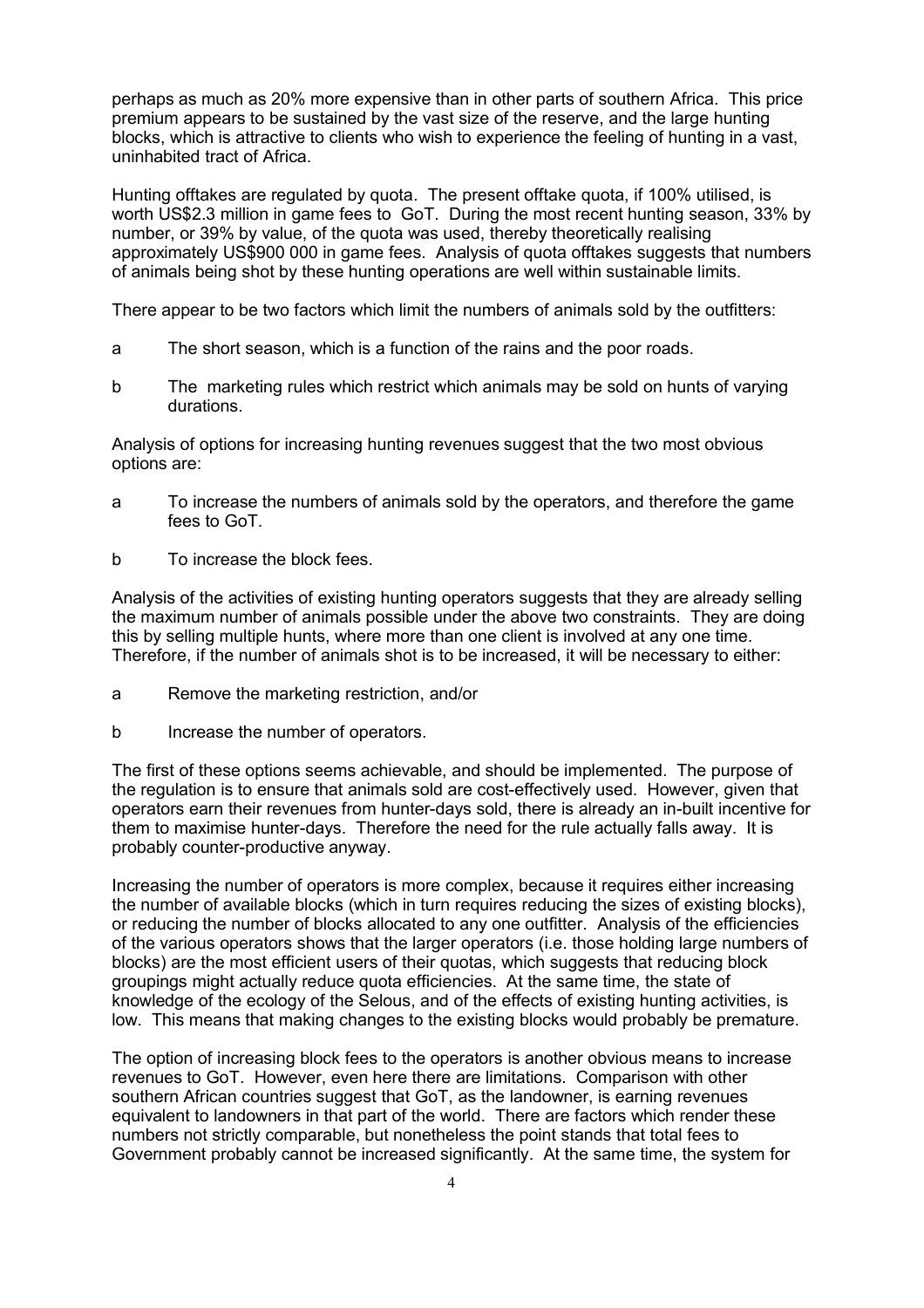allocation of existing hunting blocks gives no recognition to the inherent potential of each block, and applies a flat block fee across them all. Allowing a more market force driven system to allocate and price hunting blocks would compensate for this latter weakness, and also probably force block fees upwards to their sustainable limits.

A further weakness of the system is the small percentage charged by the GoT upfront for the concessions. Only around 10 to 15 % are paid in advance by the outfitter, mostly in form of the block fee, the rest is paid as the hunting season proceeds. This means that the risk of the operation is placed on the Governments shoulders, because an operator failing to obtain clients is forfeiting only the small advance payment, whereas the GoT ends up with empty pockets, because there is no further income from the concession.

In other countries the quota is bought by the outfitter in advance, thus relieving Government from the risk.

# **Tourism in Selous Game Reserve**

The tourism industry in the Selous is still in its infancy. Tourism operations are concentrated in the northern sector of the Selous, with much of the existing potential presently untapped.

The existing operations take place from seven private camps located in two blocks (B1 and Z1). An additional camp to be located in the west at Boma ya Ulanga is at an advanced stage of planning. These camps cater largely to foreign tourists. It is believed that investment in these camps runs at approximately US\$1.7 million, and that they are operating at approximately 15% bed occupancy overall.

The Reserve is (or should be) earning revenues of approximately US\$72 000 per annum in the form of conservation fees from these operations, as well as a further US\$124 000 in entry fees. Together with a variety of other smaller charges, total income to GoT from tourism in the Selous presently stands (or should stand) at US\$205 000. All these revenues are retained in the Selous Reserve Retention Fund. These revenues could increase dramatically, particularly in the long term, if, with increasing interest in wilderness tourism, greater bed utilisations in the existing camps were achieved and possibly if more camps were opened. However, realising both these goals will probably require improved quality in the form of the camps themselves, and in the form of the supporting infrastructures.

### **SGR Management Expenditures**

As previously mentioned, expenditures on management and conservation of the Selous come mainly from three regular sources:

| <b>Funding Agency</b>                                                                      | \$ Value           |
|--------------------------------------------------------------------------------------------|--------------------|
| Selous Game Reserve Retention Fund<br>(income of 1993/94 minus overspending of<br>150 000) | 282 000            |
| Government of Tanzania<br><b>GTZ SCP</b>                                                   | 156 000<br>227 000 |
| Total                                                                                      | 665 000            |

### **SGR management and conservation expenditures by agency in 1994/95**

There are no accurate estimates as to what these levels of expenditure "should" be. Nonetheless, a SCP progress review has suggested that a budget of US\$1.5 million per annum would be "adequate". This is more than double the existing levels of expenditure, and, if available, would certainly make a large difference: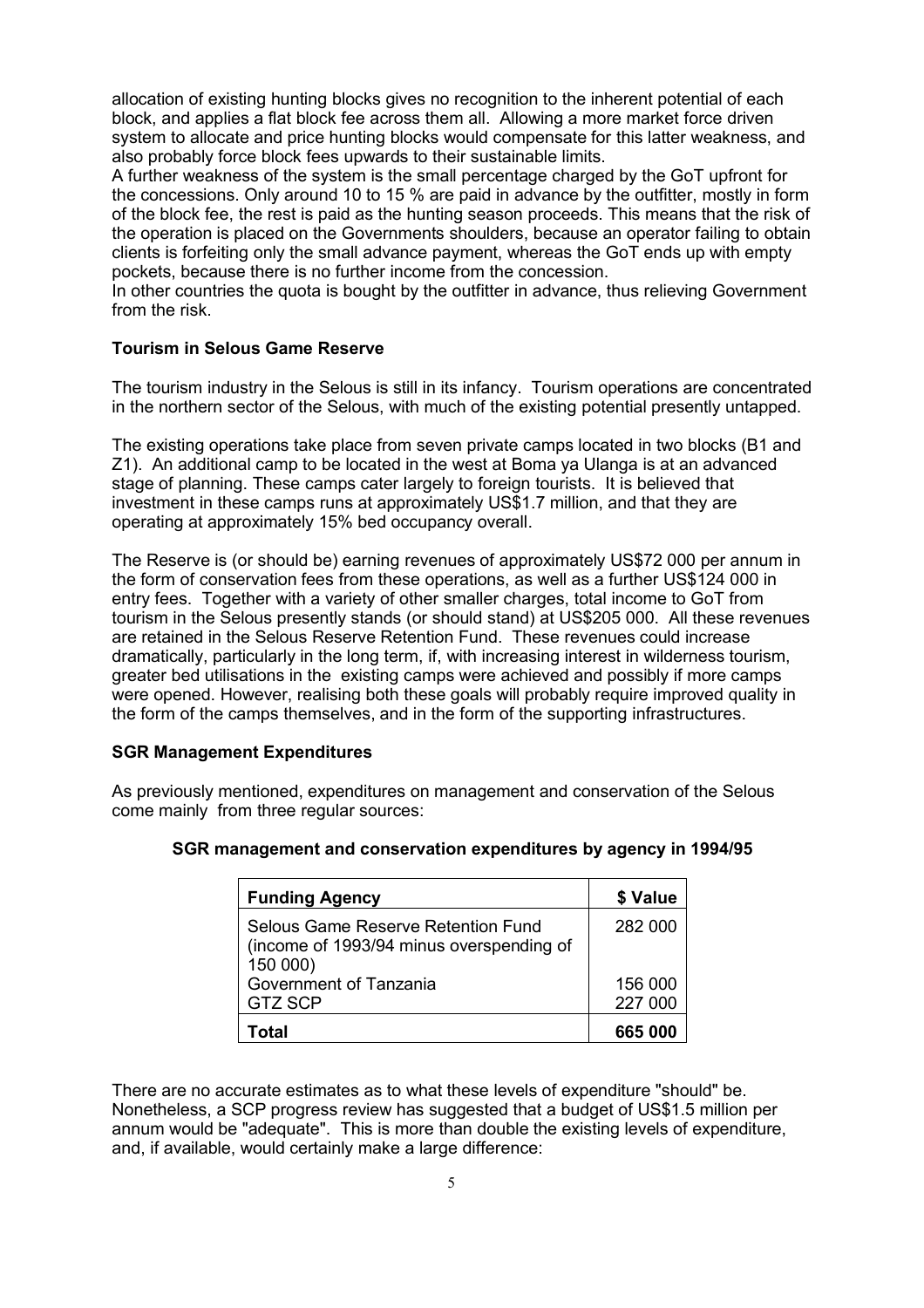| Item:                                               | Costs:          | <b>Depreciation</b><br>and vehicle<br>running costs: |
|-----------------------------------------------------|-----------------|------------------------------------------------------|
| Salaries: 300 times 380                             | 105.5           |                                                      |
| Allowances 21 days/scout/2400 Tsh<br>1.             | 148             |                                                      |
| fuel projected from present consumption<br>2.       | 66.6            |                                                      |
| Spares for maintenance projected from present<br>3. | 81.5            |                                                      |
| consumption                                         |                 |                                                      |
| Vehicles:<br>4.                                     |                 |                                                      |
| Landcruiser 18<br>(4)<br>1                          | 121.5           | 45                                                   |
| 10<br>(6)<br>Lorry<br>1                             | 100             | 50                                                   |
| Grader<br>4<br>(8)<br>1                             | 65              | 40                                                   |
| Motorbike<br>18<br>(3)<br>1                         | 18              | 18                                                   |
| $\overline{7}$<br>Tractor<br>(6)<br>1               | 35              | 17.5                                                 |
| Wheelloader 2<br>(8)<br>1                           | 40              | 14                                                   |
| Generator<br>10<br>(10)<br>1                        | 15              | 15                                                   |
| Boat engine 4<br>(4)<br>1                           | 4               | $\overline{4}$                                       |
| 5.<br>Construction and maintenance of buildings     |                 |                                                      |
|                                                     |                 |                                                      |
| <b>Houses</b><br>300<br>(20)<br>$\mathbf{1}$        |                 |                                                      |
| Functional rooms 30<br>(20)<br>1                    | 50              | 5                                                    |
|                                                     | 1.5             | .15                                                  |
| Field equipment<br>6.                               |                 |                                                      |
| <b>Uniforms</b><br>(1)<br>$\mathbf{1}$              | 7.5             | .75                                                  |
| <b>Boots</b><br>(1)<br>1                            | 7.5             | .75                                                  |
| Guns<br>(20)<br>1                                   | 10              | 1                                                    |
| Ammunition<br>1                                     | 20              |                                                      |
| <b>Tents</b><br>70<br>(4)<br>1                      | 4.5             |                                                      |
| other<br>1                                          | 5               |                                                      |
| 7.<br>Medical expenses                              | $\overline{20}$ |                                                      |
| 8.<br>Aviation gas                                  | 15              |                                                      |
| Casual labourers<br>9.                              | 10              |                                                      |
| 10. Road maintenance without vehicle costs          | 40              |                                                      |
| 11. Patrol rations                                  | $\overline{15}$ |                                                      |
| 12. Servicing of aircraft                           | $\overline{20}$ |                                                      |
| 13. Lubricants                                      | $\overline{30}$ |                                                      |
| 14. Miscellaneous                                   | 10              |                                                      |
| 15. Flight allowance                                | 4               |                                                      |
| 17. Transfer cost                                   | 20              |                                                      |
| 18. Magazines and newspapers                        | 5               |                                                      |
| 19. Stationary                                      | $\overline{5}$  |                                                      |
| Training                                            | $\overline{50}$ |                                                      |
| Radiocommunication                                  | 70              | 7                                                    |
| 1,438.25<br><b>Total</b>                            | 1220.1          | 218.15                                               |

# **Projected annual budget Selous Game Reserve after investment to necessary level:**

*Figures are given in US\$. The workforce is assumed to be 380, which is the present level. The introduction of IPCs for Rhino protection would require the employment of additional 200 scouts with the corresponding equipment.* 

*The figures represent full depreciation on machinery, full allowances for the scouts and officers on duty as per Government regulation. Depreciation time of machinery is given in brackets. Salaries, presently paid directly by Government, are included.* 

The question of the accuracy of this budget is however largely academic due to funding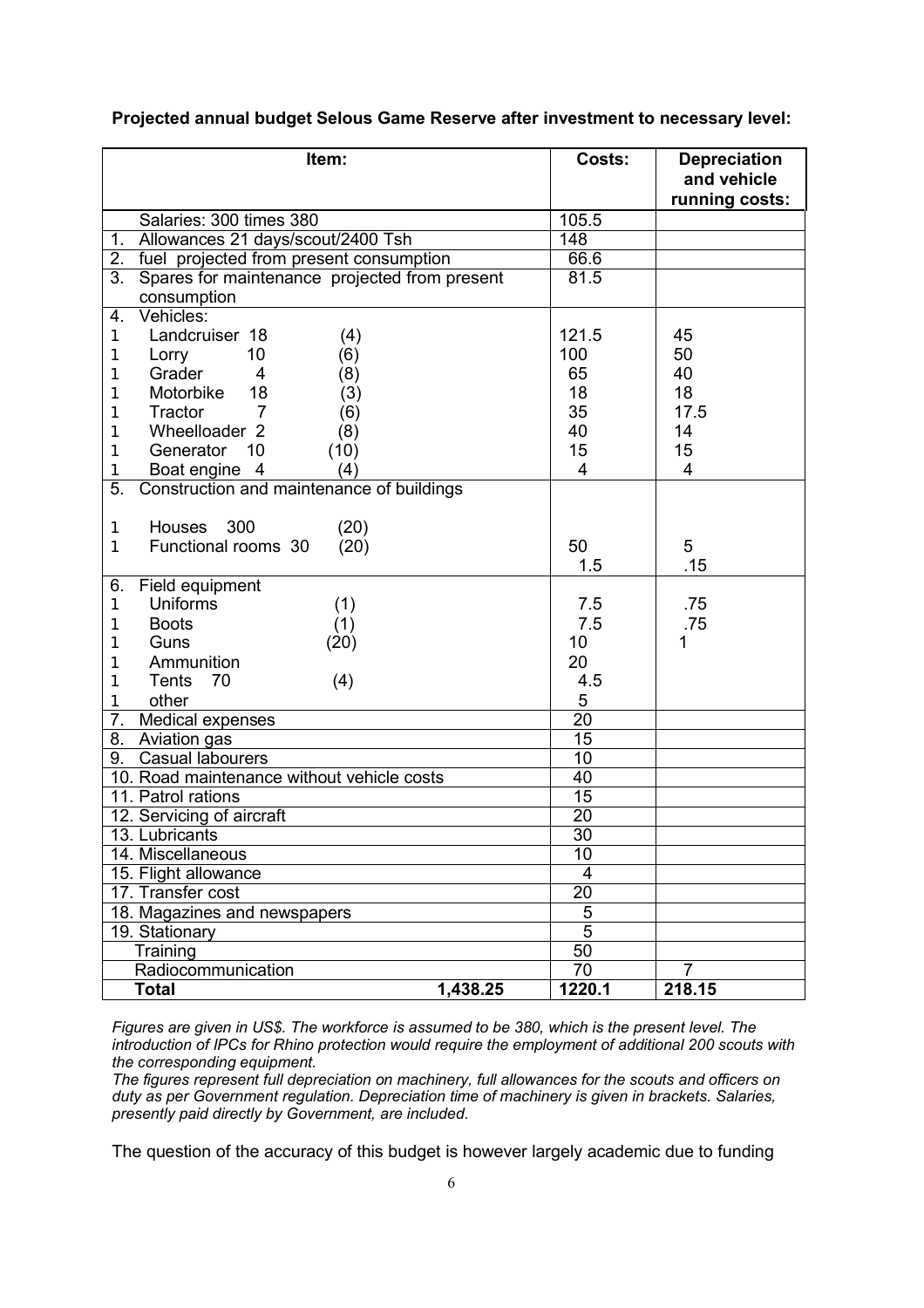shortages, with the result that management and conservation activities will almost invariably be curtailed to those which are affordable under the funds available. Because of the funding shortfalls, the more important questions to answer are how to maximise the funds available to the management authority, and also how to make the most efficient use of those funds which are available.

# **Selous Game Reserve's Net Financial Position**

It should be noted that providing precise illustrations of the Selous' finances is not possible, due to poor data, and also to non-comparability of data (brought about by the involvement of various different organisations, with different accounting years). Nonetheless, the table which follows illustrates the net position of the Selous and of its various funding agencies.

| <b>Funding Agency</b>        | US\$<br><b>Receipts</b> | US\$<br><b>Expenditure</b> | <b>Net US\$</b><br><b>Position</b> |
|------------------------------|-------------------------|----------------------------|------------------------------------|
| <b>SGR Retention</b><br>Fund | 1 021 272               | 431 667*                   | 589 605                            |
| <b>GoT Budget</b>            | at least<br>700 000     | 156 000                    | at least<br>544 000                |
| <b>TWPF</b>                  | at least<br>203 851     | 0                          | at least<br>203 851                |
| <b>GTZ SCP</b>               | 0                       | 227 832                    | (227 832)                          |
| <b>Overall Total</b>         | 1925123                 | 815 499                    | 1 109 624                          |

# **Theoretical net financial position of SGR and its principal funders in 1995**

*\*includes over expenditure of US\$ 150 000*

Notwithstanding the reservations regarding accuracy of this data, it can safely be concluded that the Selous Game Reserve generates a great deal more income than is spent on managing it, and that the principal GoT agencies involved are significantly to the good. In fact, it appears that existing levels of activity should be resulting in revenues sufficient to cover the target expenditure of US\$1.5 million per annum discussed in the previous subsection.

# **Financial Administration**

As mentioned above, it was difficult to obtain accurate data in support of this review. This is a result of the fragmented (owing to the fact that a number of different institutions, all with different accounting systems and financial years, are involved) and unsuitable (in that they are the standard GoT systems, and were not designed to serve this purpose) government accounting systems for this task which exists at present. These shortcomings have also probably resulted in a situation where the Retention Fund has not received the revenues it "should" have. It is therefore necessary for financial administration systems relating to the Selous Game Reserve to be improved, to the point where:

- a It can be assured that all revenues due have been received.
- b Greater control can be exercised over levels of expenditure.

Given that the retention fund remains an integral component of GoT, and therefore continues to be subject to GoT accounting and auditing systems, it is probably not possible to institute radical changes. Therefore, the most obvious method by which to effect these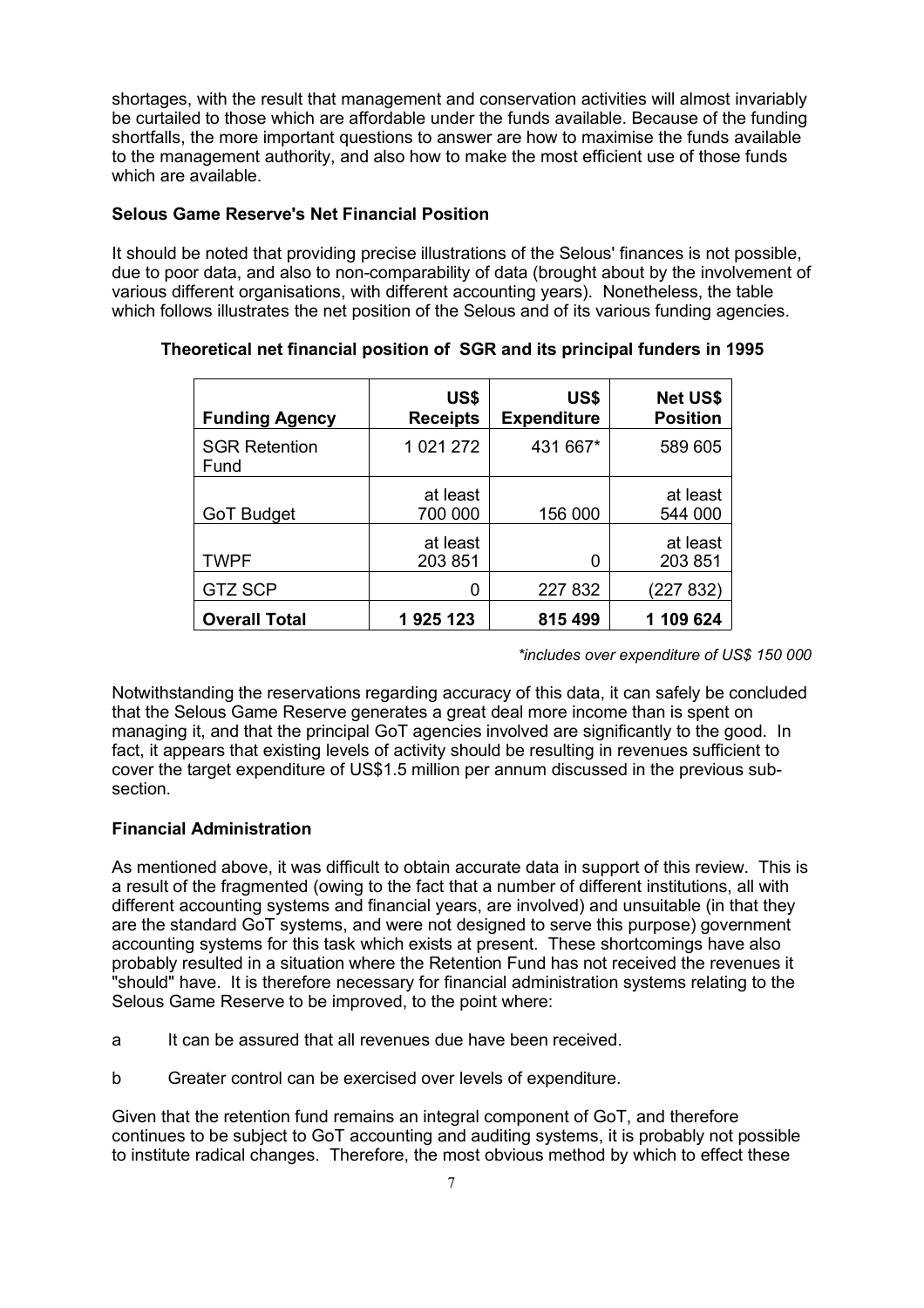improvements is to introduce a "memorandum" accounting system which operates in parallel with existing accounting systems. This will however be inefficient and expensive, but is possibly warranted in view of the levels of revenue and expenditure. An alternative (at least from the perspective of revenue control) will be to route all hunting revenues through the Retention Fund first, before paying on the relevant shares to TWPF and Treasury.

# **Conclusions and Recommendations**

A number of general conclusions arise:

- a The Selous is under-funded, which is undermining its long-term economic and conservation value. This is not necessary, as the Reserve presently generates more than sufficient income to fund itself, if the appropriate changes to institutional setup can be made.
- b There is significant potential for tourism in the Selous, particularly in the mediumand long-terms, and this potential will contribute to self-sufficiency.
- c Market forces should be allowed to be further involved in the process of allocating and pricing hunting blocks. This will force an increase in block fees, and the recognition of the differences in potential between blocks.
- d Many of the fees or charges presently levied are at their maximum, either in terms of what the operators, or the client, can bear. Therefore, with a few exceptions, improving the Selous' financial position can best be achieved through efficiency improvements, rather than fee increases.

The most important options for further improving the financial position of the Reserve, which emerge from the analysis, and which appear to be feasible, are:

- a To remove the restriction on the number of days hunting which must be sold when certain animals are shot.
- b Introduce additional hunting outfitters to the Selous to assist in selling a greater proportion of the quota. However, given that the marketing efficiency and ecological implications of such a change are not properly understood, this option should be delayed until much more information is available. This will require the introduction of appropriate monitoring systems in the meantime.
- c Assist tourist operators to increase bed utilisations in existing tourism operations.
- d Increase the share of hunting revenues which are kept in the SGR RF.
- e Ensure that management activities take place to maximum cost efficiency.
- f Maintain management and research at present (or at least close to) levels of activity, and resist temptation to expand them.
- g Delegate certain management authority to outfitters.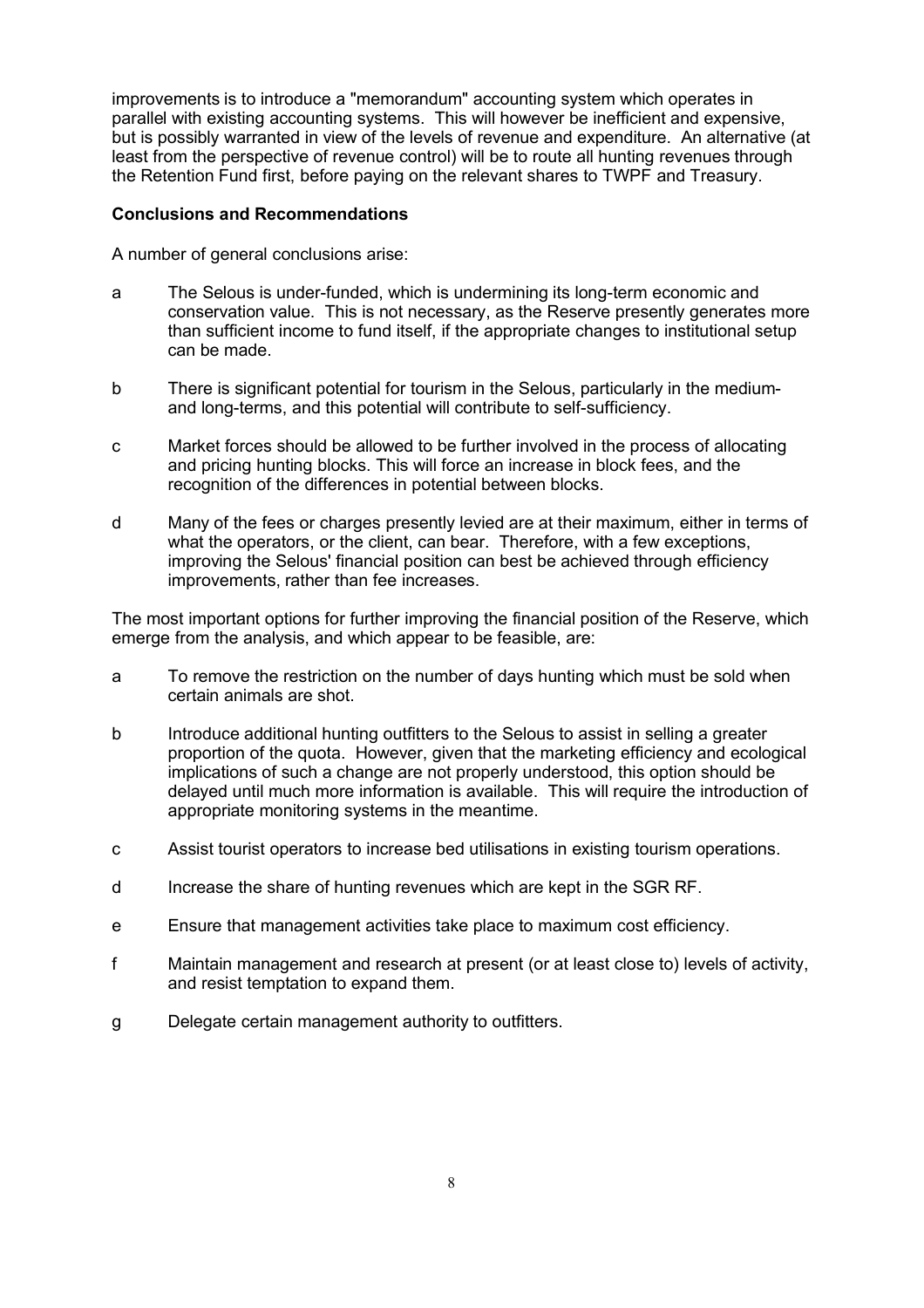# **Action and Implementation Plan**

A number of implementation actions are suggested as a result of the findings in this report. It is useful to collate the most important of these suggested actions in one place, and to identify their time horizons:

|                                                           |                             | Implementation          |
|-----------------------------------------------------------|-----------------------------|-------------------------|
| <b>Action Required</b>                                    | <b>Timing</b>               | <b>Time-Span</b>        |
| Secure GoT agreement to<br>1                              | Commence                    | Possibly medium         |
| increasing the SGR RF's share of hunting                  | lobbying                    | term                    |
| revenues generated in the Reserve (if                     | immediately                 |                         |
| possible).                                                |                             |                         |
| Resolve financial administration<br>$\overline{2}$        | Immediate                   | Some months (at         |
| issues.                                                   |                             | least)                  |
| 3<br>Improve cost efficiency.                             | Immediate                   | Short, medium and       |
|                                                           |                             | long term               |
| Allow market forces to determine<br>4                     | Before 1997                 | Immediate               |
| allocation and pricing of hunting and                     | season?                     |                         |
| tourism concessions.                                      |                             |                         |
| Remove marketing restrictions on<br>5                     | Medium term                 | Immediate               |
| number of days hunting to be sold for                     |                             |                         |
| each animal shot.                                         |                             |                         |
| Facilitate other policy changes.<br>6                     | Commence                    | Possibly medium         |
|                                                           | lobbying                    | term                    |
|                                                           | immediately                 |                         |
| $\overline{7}$<br>Contain SGR management                  | Medium term                 | Medium and long         |
| paradigms and research activities.                        |                             | term                    |
| 8<br>Delegate management                                  | Medium term                 | Medium and long         |
| responsibilities to outfitters.                           |                             | term                    |
| Monitor block utilisations and<br>9                       | Medium term                 | Medium and long         |
| distribution and density of hunting effort.               |                             | term                    |
| 10 <sup>1</sup><br>Review block sizes/boundaries          | Once (9) achieved           | Long term               |
| and groupings.                                            | to satisfaction <i>i.e.</i> |                         |
|                                                           | certainly medium            |                         |
| 11                                                        | term                        |                         |
| Stimulate improved quality of                             | Ongoing                     | Medium and long<br>term |
| tourism operations.<br>Stimulate additional tourism<br>12 | Medium term                 |                         |
|                                                           |                             | Medium and long         |
| development.                                              |                             | term                    |

# **FINANCIAL POTENTIAL OF THE SGR BUFFERZONES**

GoT recognises that rural landholders are the best custodians of their natural resources, provided they have the right to use those natural resources, and to benefit from that use. This principle is embodied in the draft Policy for Wildlife Conservation and Utilisation, in terms of which it is GoT's intention to transfer much of the economic value of wildlife to rural communities. The draft policy recognises that security of tenure over land, together with the rights to use wildlife and other natural resources, are fundamental to implementing this policy.

At the present time, all monies arising from use of wildlife in rural areas are paid to GoT. Making any real progress in implementing this new philosophy therefore requires that the draft policy comes into force, and appropriate legislative changes made.

# **Community Wildlife Management Programme**

These GoT principles are embodied in the GTZ sponsored Community Wildlife Programme,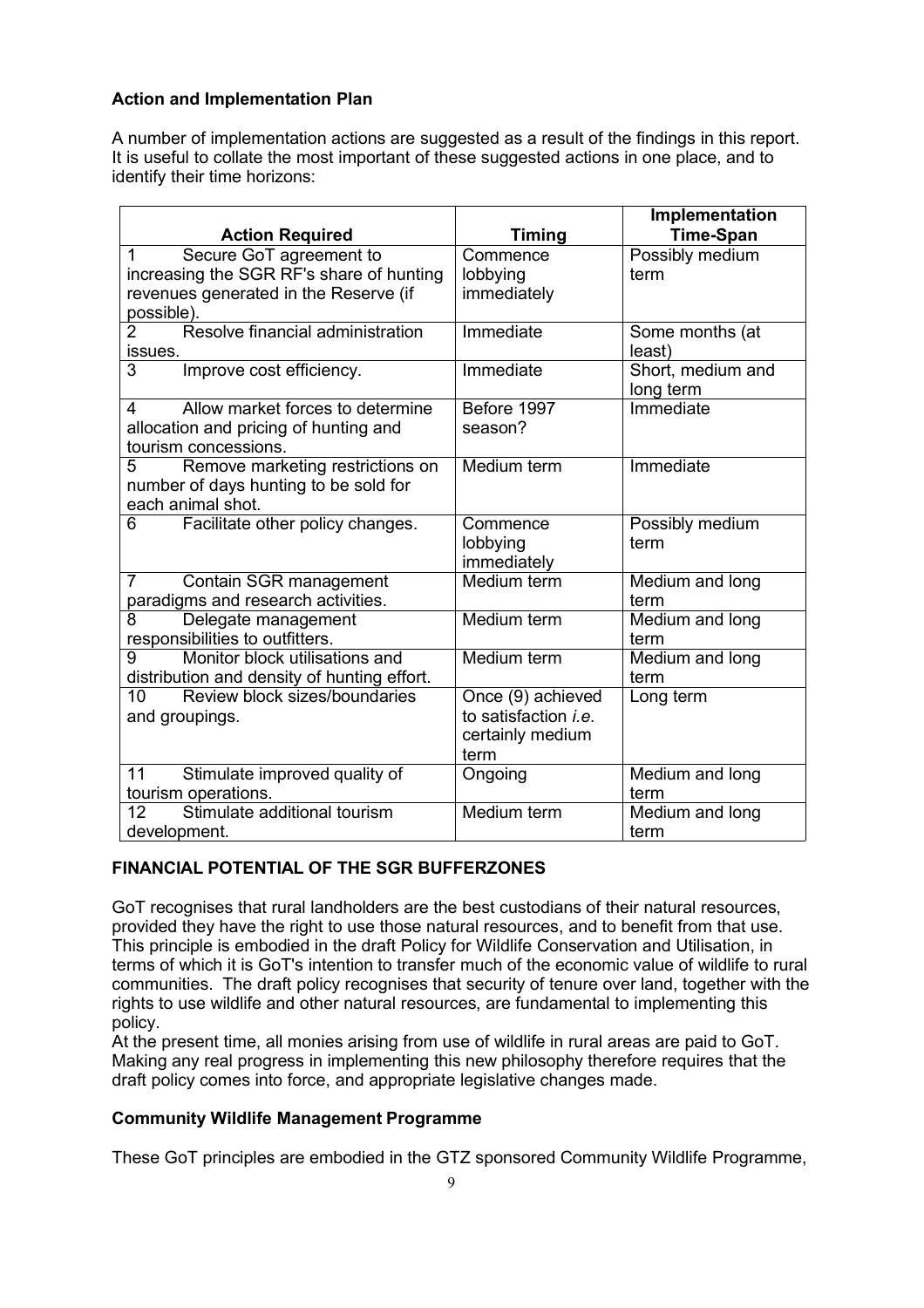which now involves 70 000 people living in 41 villages in five districts surrounding the Selous. Generally, these are villages which share common boundaries with the Selous, or with one of its contiguous protected areas. The programme is being implemented by regional and district authorities, but with extensive assistance from GTZ.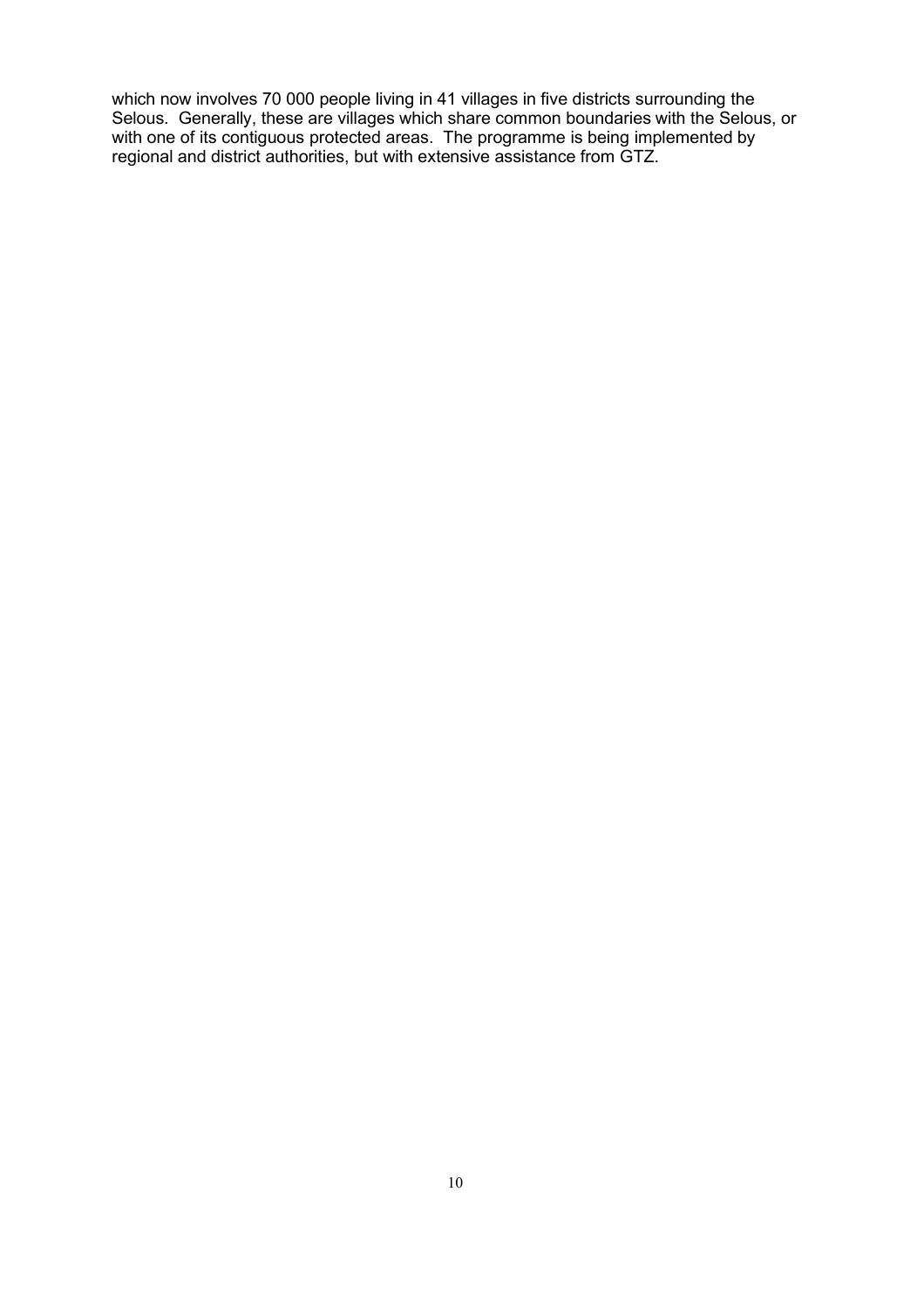# **Wildlife Utilisation in Community Wildlife Management Areas**

The most important wildlife utilisation activities currently taking place in the community wildlife management areas are:

### a **Village Quotas**

Each village within the programme is allocated an offtake quota, which is then hunted, on behalf of the community, by the district game scouts. The meat is then sold amongst the villagers. These quotas are almost never fully utilised, for a variety of practical reasons. The cash involved in the purchase of this meat arises from sale of crops, and no "new" money circulates in the local economy.

# b **Sport Hunting**

Sport hunting is conducted in the surrounding districts by both resident hunters, and international sport or trophy hunters. The former category is insignificant in financial terms, and is not considered further here. International sport or trophy hunting takes place in hunting blocks which are allocated and priced on exactly the same bases as in the Selous. All fees are paid to GoT, and the operators make no direct payment to the district councils or local communities other than some "voluntary contributions". At the present time, there is very little benefit to local communities from these activities, particularly when compared with revenues to GoT and the operators.

Some problem animal control is also conducted, which results in some meat for the rural communities. There is no photographic tourism taking place in the bufferzones at this time.

# **Revenues from CWMA Utilisation Activities**

Options for improving the revenues to local communities from these utilisation activities are presently restricted owing to two factors:

- a The policy and legal environment discussed above.
- b The fact that many of these areas have limited scope for additional activities, certainly at the present time.

### **Conclusions and Recommendations**

The most important options for generating income to these communities, and for maximising these incomes are:

### a **Sport Hunting**

Sport hunting is potentially the major earner of revenues in the bufferzones, and it is believed that some of them could generate up to US\$40 000 per block per annum for surrounding communities. (Once the policy/legislative changes have been implemented.) The most important implementation actions in the short term appear to be:

i To "twin" a bufferzone block with an SGR block, and then channel revenues from hunting in the bufferzone block through the SGR Retention Fund, back to the surrounding communities.